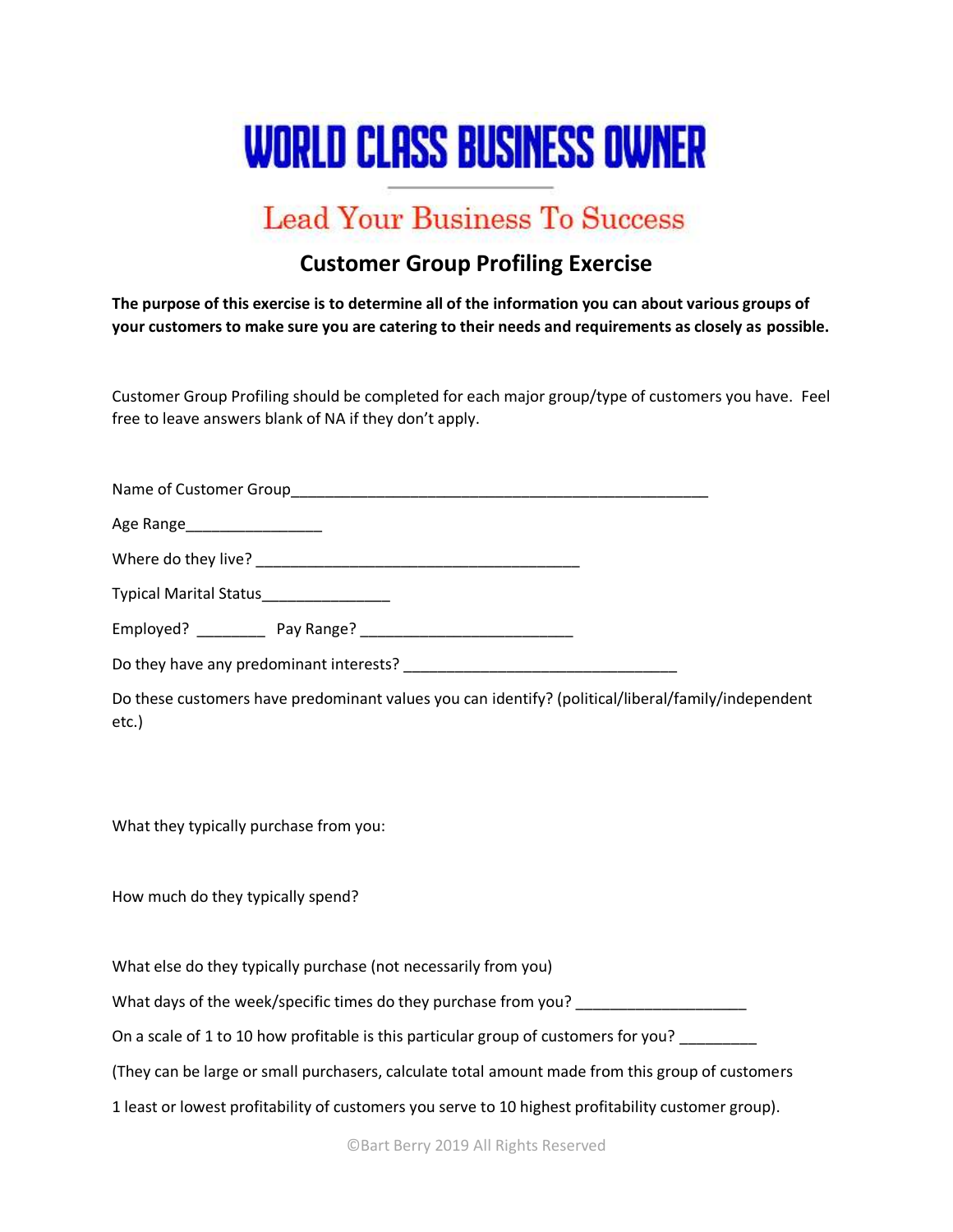Do these customers typically return make repeat purchases from you?

How long have these customers typically been customers of your business?

How do customers purchase from you?

Online/In Your brick and mortar store or office/Over the phone/Through your representatives

Customers pay cash/credit-debit/on account/Monthly/other\_\_\_\_\_\_\_\_\_\_\_\_\_\_\_\_\_\_\_\_\_\_\_\_

How do these customers find you?

Online Browsing/Online Website/Print ads/Storefront/email/cold calling/referrals/ Phone App/ other

Do you have usage date from your website or ads? (How much time spent browsing your site/how much time on particular pages etc.?)

Do you have abandonment data from online shopping?

Do customers typically purchase on their first visit? Second visit? Third visit?

Who is your biggest competitor for this customer group?

Why would this customer group purchase from your competitor rather than your business?

Do these customers recommend you to others? \_\_\_\_\_\_\_\_ Why? Or Why not?

Do you keep an email list of these customers?

Do you have a marketing program to stay in touch with these particular customers on a regular basis?